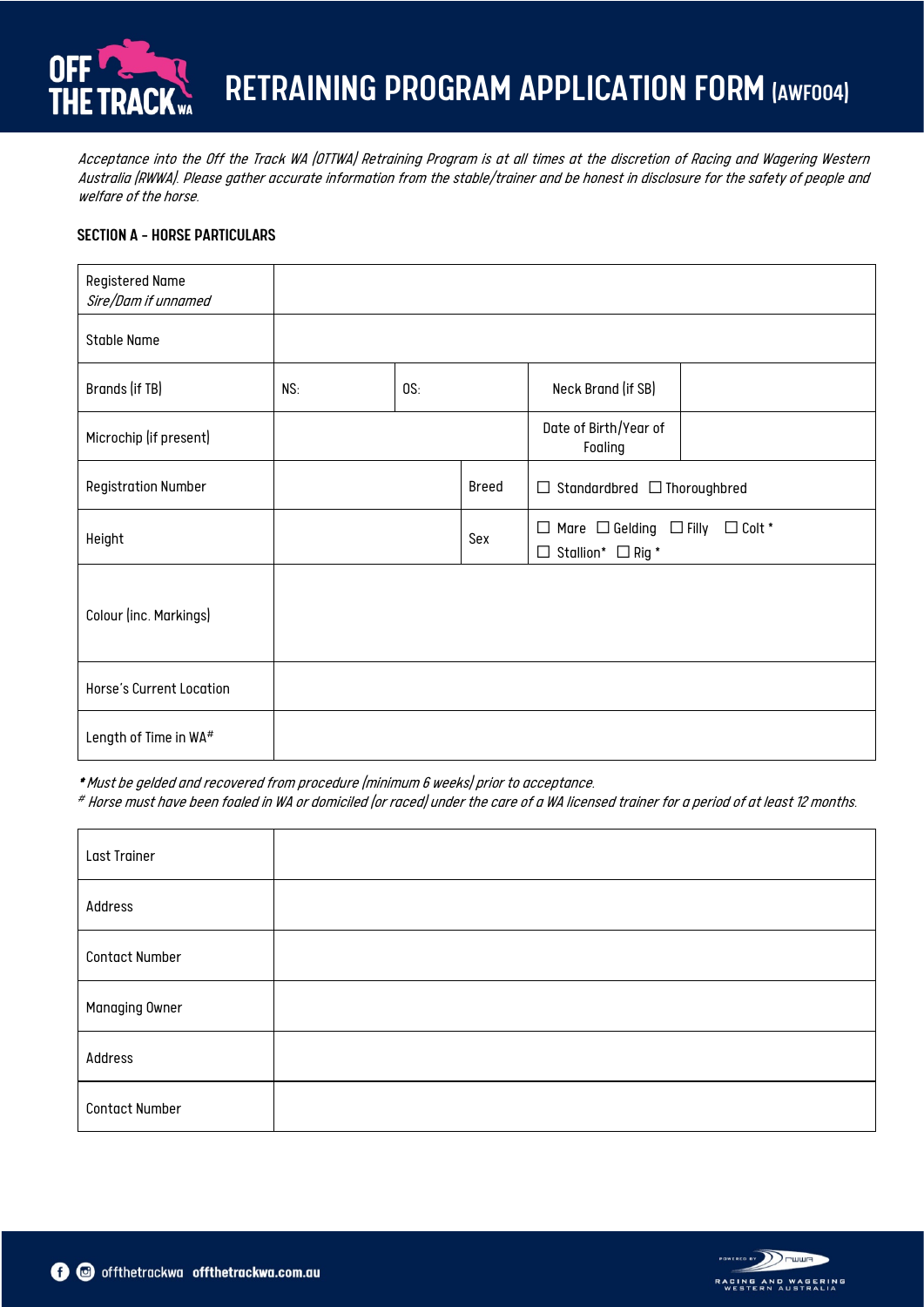|                                                   | # Starts                        | # Wins                    |  | # Placings                                             | Prizemoney | Gait (if SB) |
|---------------------------------------------------|---------------------------------|---------------------------|--|--------------------------------------------------------|------------|--------------|
| Racing Information                                |                                 |                           |  |                                                        |            |              |
| Date of retirement                                |                                 |                           |  | Date last raced (if different from<br>retirement date) |            |              |
| Reason for retirement                             |                                 |                           |  |                                                        |            |              |
| Has the horse been<br>deregistered for racing?    | Yes $\square$<br>No $\square$   |                           |  |                                                        |            |              |
| If unraced/unnamed please complete the following: |                                 |                           |  |                                                        |            |              |
| Did the horse complete<br>yearling preparation?   | $No$ $\square$<br>Yes $\square$ |                           |  |                                                        |            |              |
| Has the horse been started<br>under saddle?       | Yes $\square$                   | No $\Box$ If yes, by who? |  |                                                        |            |              |

## PREVIOUS ATTEMPTS TO REHOME HORSE

If you have tried to rehome your horse prior to applying for this program, please provide details of these attempts:

|   | Date/s Advertised | Platform/Method Used to Advertise | Any Physical Viewings of Horse |
|---|-------------------|-----------------------------------|--------------------------------|
|   |                   |                                   |                                |
| ∍ |                   |                                   |                                |
| 3 |                   |                                   |                                |

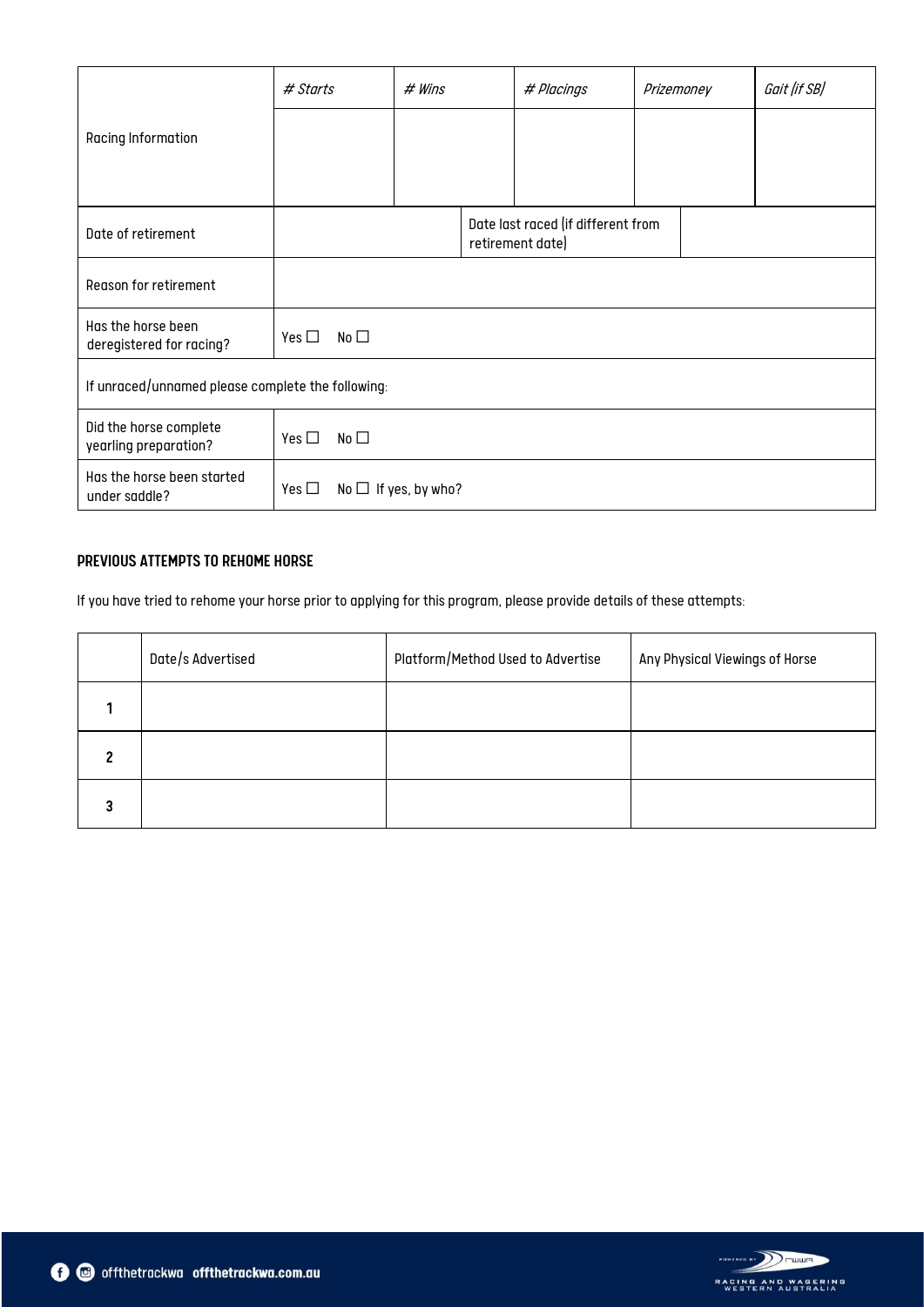#### SECTION B - HEALTH AND WELL BEING

| Date of last deworming treatment:                                                                                                                           |                                                                                                                                                                                                                                                           |  |  |  |  |
|-------------------------------------------------------------------------------------------------------------------------------------------------------------|-----------------------------------------------------------------------------------------------------------------------------------------------------------------------------------------------------------------------------------------------------------|--|--|--|--|
| Date of last dental treatment:                                                                                                                              | Current dental certificate / chart to be provided,<br>treatment to have been within last 6 months.                                                                                                                                                        |  |  |  |  |
| Date of last vaccination:<br>Type of vaccination/s:                                                                                                         | Tetanus and Strangles vaccination to be completed at<br>a minimum.                                                                                                                                                                                        |  |  |  |  |
| Date of last farrier visit:                                                                                                                                 |                                                                                                                                                                                                                                                           |  |  |  |  |
| <b>Medical History</b>                                                                                                                                      |                                                                                                                                                                                                                                                           |  |  |  |  |
| Has the horse undergone any<br>surgical procedures?<br>If yes, please provide details and<br>dates of surgery and veterinary<br>reports.                    | Orthopaedic Surgery (bones/joints/tendons etc.)<br>$\square$ No<br>$\Box$ Yes<br>$\bullet$<br>Wind Surgery<br>$\Box$ Yes<br>$\Box$ No<br>Colic/Abdominal<br>$\Box$ Yes<br>$\Box$ No<br>Other<br>$\Box$ Yes<br>$\Box$ No                                   |  |  |  |  |
| Has the horse suffered any tendon<br>injuries?<br>If yes, or suspected please specify<br>which leg, when etc. and<br>attach/provide imaging and<br>reports: | Tendon Injury<br>$\Box$ No $\Box$ Yes $\Box$ Suspected<br>$\bullet$<br>Suspensory Ligament Injury<br>$\Box$ Suspected<br>$\Box$ No $\Box$ Yes<br>Other ligament injury<br>$\Box$ No $\Box$ Yes $\Box$ Suspected                                           |  |  |  |  |
| Does the horse suffer from any<br>hoof injuries or issues?<br>Does the horse suffer from any<br>dental issues?                                              | $\Box$ No $\Box$ Seedy Toe $\Box$ Cracks $\Box$ Previous laminitis $\Box$ Flat feet<br>$\Box$ Other - please specify:<br>Corrective Shoeing Required? $\Box$ No $\Box$ Yes $\Box$ Unsure<br>$\Box$ No $\Box$ Yes, parrot mouth $\Box$ Yes, please specify |  |  |  |  |
| Does the horse have any known<br>arthritis or degenerative joint<br>disease?                                                                                | $\Box$ No $\Box$ Yes<br>If yes:<br>Has it been confirmed by x-rays $\Box$ No $\Box$ Yes (attach X rays)<br>Has surgery been performed $\Box$ No $\Box$ Yes<br>Has the joint(s) been medicated $\Box$ No $\Box$ Yes                                        |  |  |  |  |
| Does the horse have any known<br>respiratory/wind problems?                                                                                                 | $\Box$ No $\Box$ Yes, roarer $\Box$ Yes, EIPH $\Box$ Yes, other (specify):                                                                                                                                                                                |  |  |  |  |
|                                                                                                                                                             | $\square$ Surgical intervention, please attach report.                                                                                                                                                                                                    |  |  |  |  |
| Does the horse suffer from gastric<br>ulcers?                                                                                                               | $\Box$ No $\Box$ Yes, in the past, treated $\Box$ Yes, likely                                                                                                                                                                                             |  |  |  |  |
| Does the horse suffer from any<br>skin conditions?                                                                                                          | $\Box$ No $\Box$ Yes, please specify                                                                                                                                                                                                                      |  |  |  |  |
| <b>Adverse Drug Reactions?</b>                                                                                                                              | $\Box$ No $\Box$ Yes, please specify                                                                                                                                                                                                                      |  |  |  |  |
| Does the horse have any scars or<br>wounds?                                                                                                                 | $\Box$ No, none $\Box$ Minor, healed $\Box$ Yes, recent, please specify:                                                                                                                                                                                  |  |  |  |  |

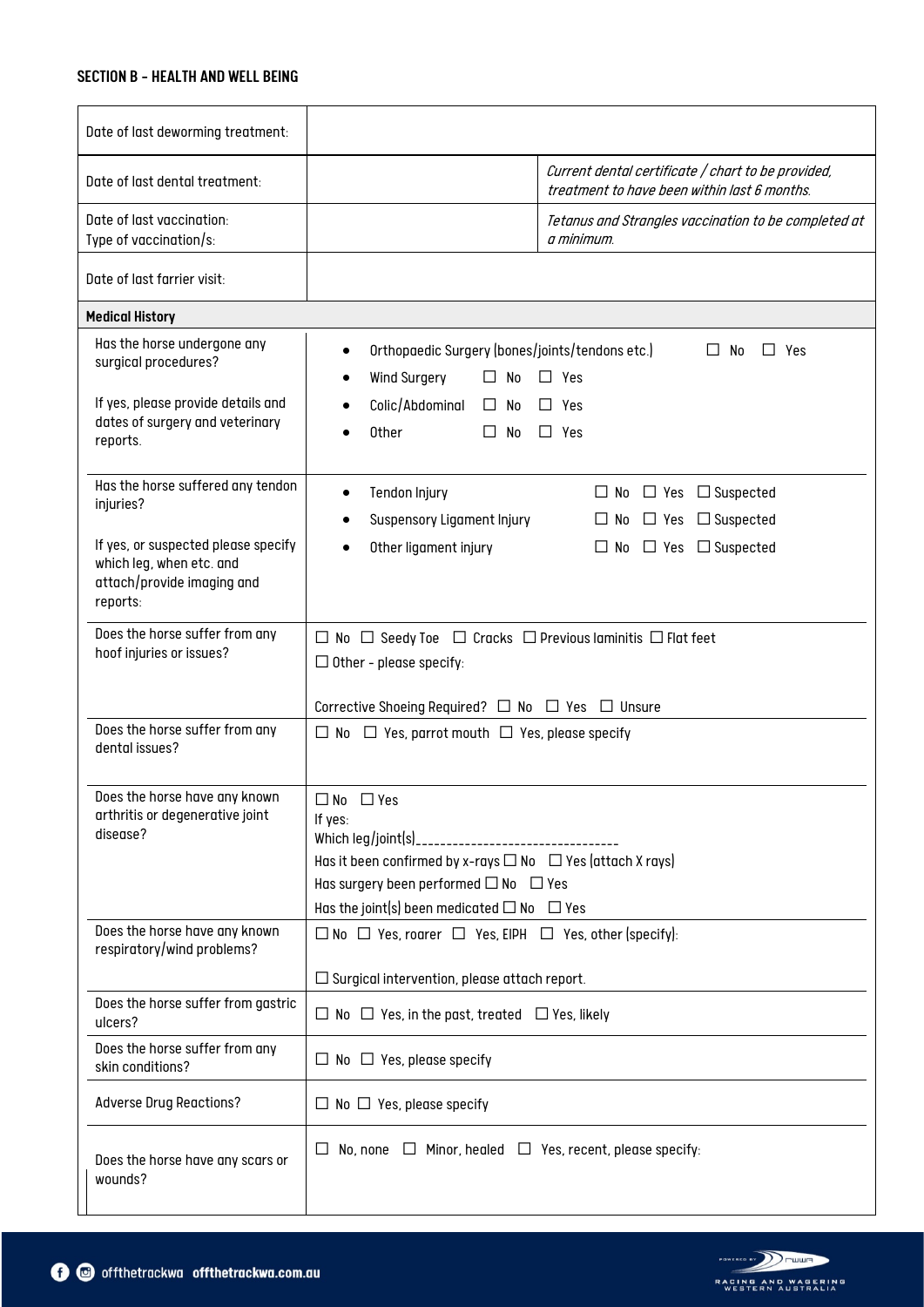| Has the horse ever been seen to<br>be 'tying up'?                                                                                                                 | $\Box$ No $\Box$ Yes, please specify: |  |  |
|-------------------------------------------------------------------------------------------------------------------------------------------------------------------|---------------------------------------|--|--|
| Does the horse have any known                                                                                                                                     | $No \square$ Yes, specify:<br>$\Box$  |  |  |
| significant conformation issues?<br>For example: club foot, sway back,                                                                                            |                                       |  |  |
| roach back, angular limb                                                                                                                                          |                                       |  |  |
| Any other relevant health or well-<br>being information:                                                                                                          |                                       |  |  |
| Please note the included Veterinary certificate and declaration must be completed by a registered Equine Veterinarian before the<br>application can be processed. |                                       |  |  |

## SECTION C - TEMPERAMENT AND EDUCATION

| Does the horse have any known vices?                                                                                                                                     |                                                                                 |                  |                                        |                                                     |
|--------------------------------------------------------------------------------------------------------------------------------------------------------------------------|---------------------------------------------------------------------------------|------------------|----------------------------------------|-----------------------------------------------------|
| Windsucking/Cribbing                                                                                                                                                     | $\Box$ No, never                                                                |                  |                                        | $\Box$ Yes, regularly $\Box$ Yes, when stabled only |
| Weaving                                                                                                                                                                  |                                                                                 | $\Box$ No, never | $\Box$ Yes, regularly                  | $\Box$ Yes, when?                                   |
| <b>Fence Walker</b>                                                                                                                                                      |                                                                                 | $\Box$ No, never | $\Box$ Yes, regularly                  | $\Box$ Sometimes, when?                             |
| <b>Biting</b>                                                                                                                                                            |                                                                                 | $\Box$ No, never | $\Box$ Yes, regularly                  | $\Box$ Yes, girthing $\Box$ Yes, sometimes          |
| Kicking                                                                                                                                                                  |                                                                                 | $\Box$ No, never | $\Box$ Yes, regularly                  | Sometimes, when?<br>$\Box$                          |
| Striking                                                                                                                                                                 |                                                                                 | $\Box$ No, never | $\Box$ Yes, regularly                  | Sometimes, when?<br>$\Box$                          |
| Rearing - on ground                                                                                                                                                      |                                                                                 | $\Box$ No, never | $\Box$ Yes, regularly $\Box$ Sometimes |                                                     |
| Rearing - under saddle                                                                                                                                                   |                                                                                 | $\Box$ No, never | $\Box$ Yes, regularly $\Box$ Sometimes |                                                     |
| Bucking under saddle                                                                                                                                                     |                                                                                 | $\Box$ No, never | $\Box$ Yes, regularly $\Box$ Sometimes |                                                     |
| <b>Bolting</b>                                                                                                                                                           |                                                                                 | $\Box$ No, never | $\Box$ Yes, regularly $\Box$ Sometimes |                                                     |
| Spooky                                                                                                                                                                   |                                                                                 | $\Box$ No, never | $\Box$ Yes, regularly $\Box$ Sometimes |                                                     |
| Horse Shy                                                                                                                                                                |                                                                                 | $\Box$ No, never | $\Box$                                 | Yes, regularly $\Box$ Sometimes, when?              |
| Can the horse be paddocked<br>safely with other horses?                                                                                                                  | $\Box$ Yes<br>$\Box$ No                                                         |                  | Unsure                                 |                                                     |
| halter?                                                                                                                                                                  | Can the horse be lead quietly in a<br>$\Box$ Yes<br>$\Box$ No, requires bit     |                  |                                        |                                                     |
|                                                                                                                                                                          |                                                                                 |                  | Hard Tie                               | Cross Tie                                           |
| Does the horse tie up safely?                                                                                                                                            | Yes $\Box$ No $\Box$ Unsure<br>$Yes \ \Box \ No \ \Box \$ Unsure<br>П<br>$\Box$ |                  |                                        |                                                     |
| Please indicate which of the<br>following best describes the<br>$\Box$ Highly Strung/Anxious/Special Needs $\Box$ Confident $\Box$ Quiet/relaxed<br>horse's temperament. |                                                                                 |                  |                                        |                                                     |
| $\Box$ Good $\Box$ Anxious $\Box$ Very anxious/poorly $\Box$ Very poor, needs sedation<br>How does the horse travel?<br>$\Box$ Scrambles                                 |                                                                                 |                  |                                        |                                                     |

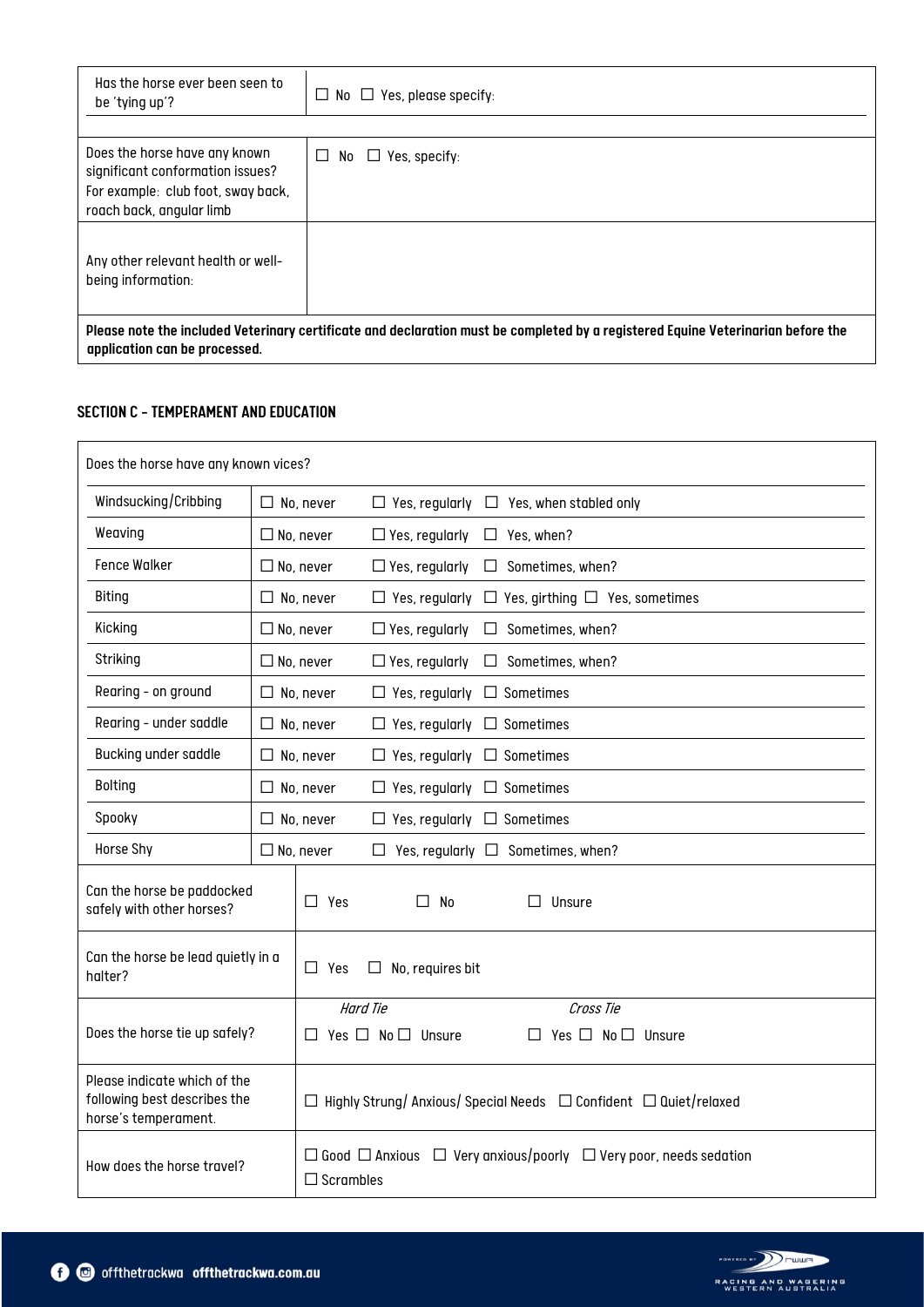| What modes of transport will the<br>horse travel in?                                                              | $\Box$ Angle Load $\Box$ Straight load float $\Box$ Truck<br>$\Box$ Any<br>$\Box$ Unsure has only travelled via truck |
|-------------------------------------------------------------------------------------------------------------------|-----------------------------------------------------------------------------------------------------------------------|
| How is the horse for the farrier?                                                                                 | $\Box$ Good $\Box$ Requires holding $\Box$ Poor, eg, requires twitch or sedation<br>$\Box$ Kicks $\Box$ Pulls back    |
| Has the horse been exposed to<br>other working environments?                                                      | $\Box$ Bush $\Box$ Beach $\Box$ Other, specify                                                                        |
| Any other comments on the<br>horse's ground manners?                                                              |                                                                                                                       |
| How is the horse's way of going<br>under saddle?                                                                  | $\Box$ 'Hot' $\Box$ Steady $\Box$ Forward $\Box$ Somewhat lazy                                                        |
| Please describe the horse's<br>education under saddle, if known:                                                  |                                                                                                                       |
| If known, please advise standard<br>equipment used on the horse (i.e.<br>if ridden with noseband, what<br>type?): |                                                                                                                       |

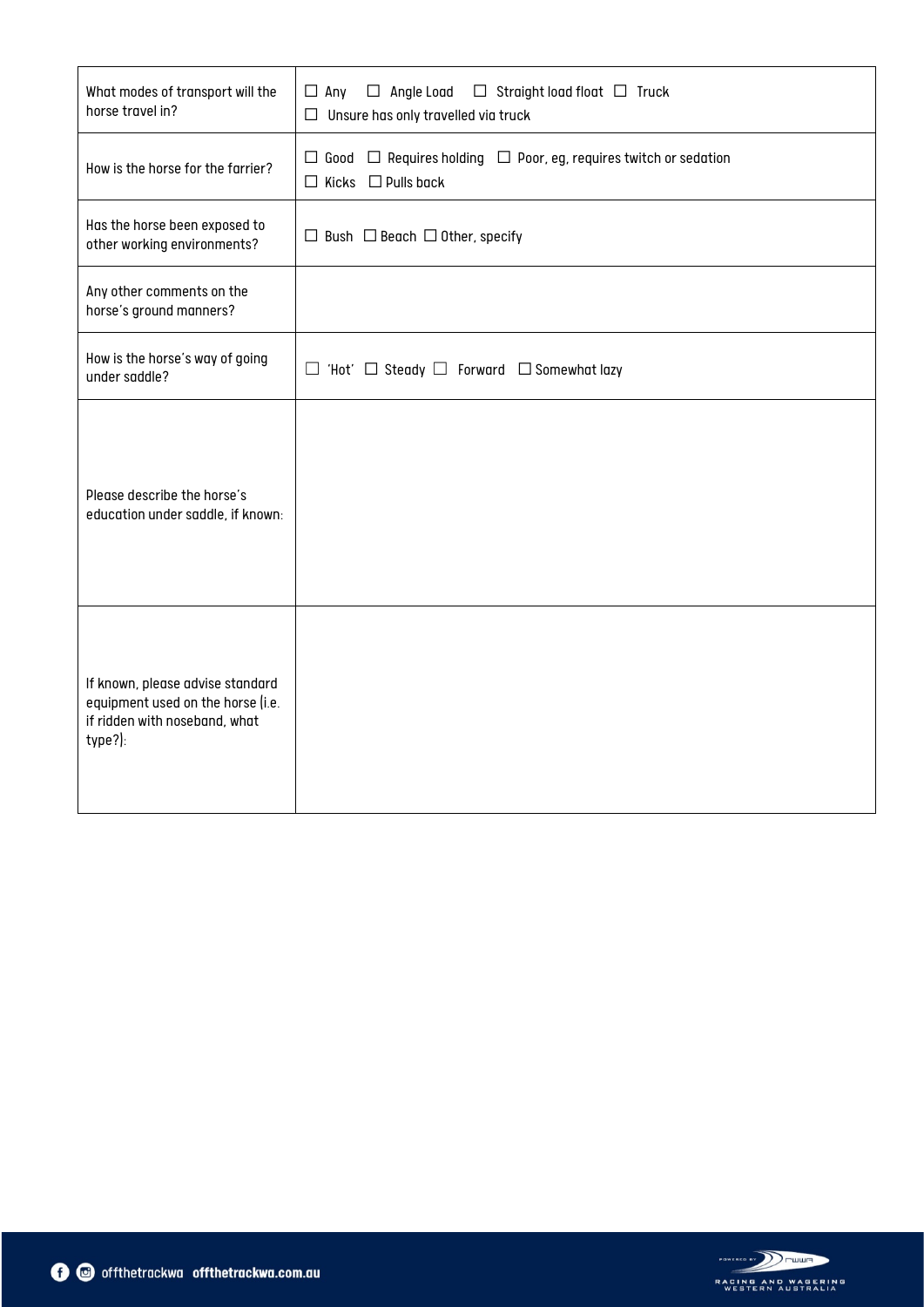#### SECTION D - TERMS AND CONDITIONS

To be eligible for acceptance to the retraining program, horses must:

- Have been foaled in WA or domiciled (or raced) under the care of a licensed WA trainer for a period of at least 12 months.
- Raced, trialled or been in race work with a registered WA trainer in the past 12 months.
- Be deregistered for racing.
- Be sound, with a veterinary certificate and declaration to be provided at the expense of trainer/owner (as per the application process).
- Have had basic groundwork and handling, if not commenced race preparation at all.
- Be of good temperament.
- Be in good condition (as not welfare/emergency care cases), with up-to-date routine health management (teeth/deworming/vaccinations) and farrier work undertaken. Horses are not required to be shod, however feet should be in good tidy condition if barefoot.
- Not be entire colts/stallions are to be gelded and be recovered from the procedure (minimum 6 weeks).
- Have been spelled/let down for a period of at least 4 -6 weeks prior to arriving at the OTTWA Estate.

Horses which will not be considered for acceptance into the pilot retraining program:

- Thoroughbred or Standardbred horses which have not been bred for the purposes of racing.
- Mares or stallions which have been used for breeding and have subsequently been retired, with the exception of cases with extenuating circumstances (infertility), which will be considered at RWWA's discretion.
- Horses which have previously exited the racing system into a home within the equestrian community.

In addition to the requirement of meeting acceptance criteria, preference will be given to horses which are in locations which make retraining and rehoming complicated logistically.

Assessment for acceptance into the program is at all times at the discretion of RWWA an application form must be completed with relevant paperwork provided, for the horse to be considered for acceptance.

RWWA reserves the right to request further information about a horse prior to acceptance if a concern is indicated on the horse's application form.

Horses remain in the care of their racing owner/trainer until they are accepted into the program and physically arrive at the facility, if the Retraining Program is at capacity a waitlist will be maintained. Alternate opportunities may be obtained whilst on the waitlist, however RWWA must be notified for removal from the waitlist.

RWWA may recommend the horse is sent to an alternate retrainer / rehoming opportunity, if this occurs the horse will be removed from the waitlist.

Upon acceptance into the OTTWA Retraining Program and arrival at the OTTWA Estate;

- Horses must be released from current ownership, with custody granted to RWWA, for the purposes of assessment, retraining and rehoming as practical. Any proceeds from subsequent sale are relinquished to RWWA.
- No payment will be made by RWWA for horses entering the program.
- All relevant retirement from racing forms must be completed, with horses' papers/ID card provided.
- All relevant health, injury or temperament issues (including stable vices) must be disclosed. Failure to accurately disclose a condition will result in the horse being returned immediately to the trainer/owner at their expense.
- All costs associated in the delivery of horse/s to the facility are at the expense of the trainer/owner.
- Any decisions made by RWWA about the eligibility of a horse for the retraining program will be at RWWA's discretion and will be final.

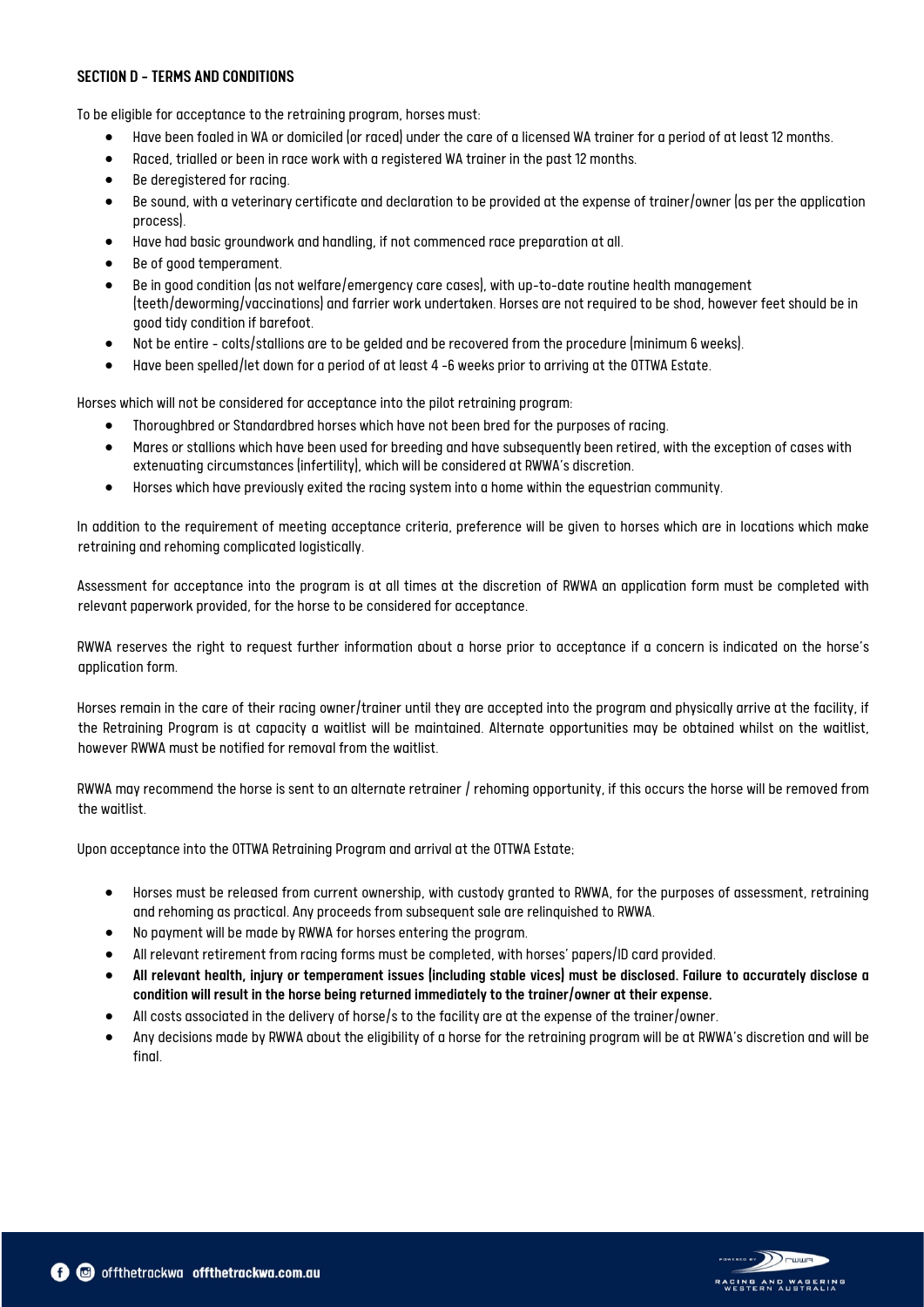#### SECTION E - TRAINER/OWNER DECLARATION

I have read and understood the Terms and Conditions and declare that to the best of my knowledge the above information is a true and accurate description of the aforementioned horse, and I have made full disclosure in regards to any known health, injury or temperament issues that the horse may possess.

I also declare that I understand that making a false declaration constitutes a breach of the Australian Rules of Racing and may put persons working with, or purchasing the horse, at risk of injury, and I acknowledge the horse may be returned to me at my own expense.

I wish/do not wish to be contacted for potential return of the horse, should the retraining process discover the horse is unsuitable (based on behavioural or medical grounds) for retraining and subsequent rehoming through OTTWA.

| Name                                     |      |  |  |
|------------------------------------------|------|--|--|
| Address                                  |      |  |  |
| <b>Contact Number</b>                    |      |  |  |
| Signature                                | Date |  |  |
|                                          |      |  |  |
| Witness Signature<br><b>Witness Name</b> |      |  |  |
| Date                                     |      |  |  |
|                                          |      |  |  |

Please return application within 14 days of veterinary certificate being completed:

- ☐ Completed Application Form with relevant signatures provided
- $\Box$  Dental Chart  $or$  Dental Examination Completed under Section F of Application Form
- ☐ Veterinary Certificate and Declaration (Section F of Application Form) within 14 days of completion
- $\Box$  Photographs of horse -at least 3 photos including the left and right sides, and head, ensuring brands are legible and the whole body is visible

To 'Off the Track WA Retraining Program' by email: [offthetrackwa@rwwa.com.au](mailto:offthetrackwa@rwwa.com.au) or post: 14 Hasler Road Osborne Park WA 6017.

If you have any enquiries regarding this application form, or the Retraining Program, please contact the Off the Track WA Retraining and Rehoming Coordinator on 9445 5371.

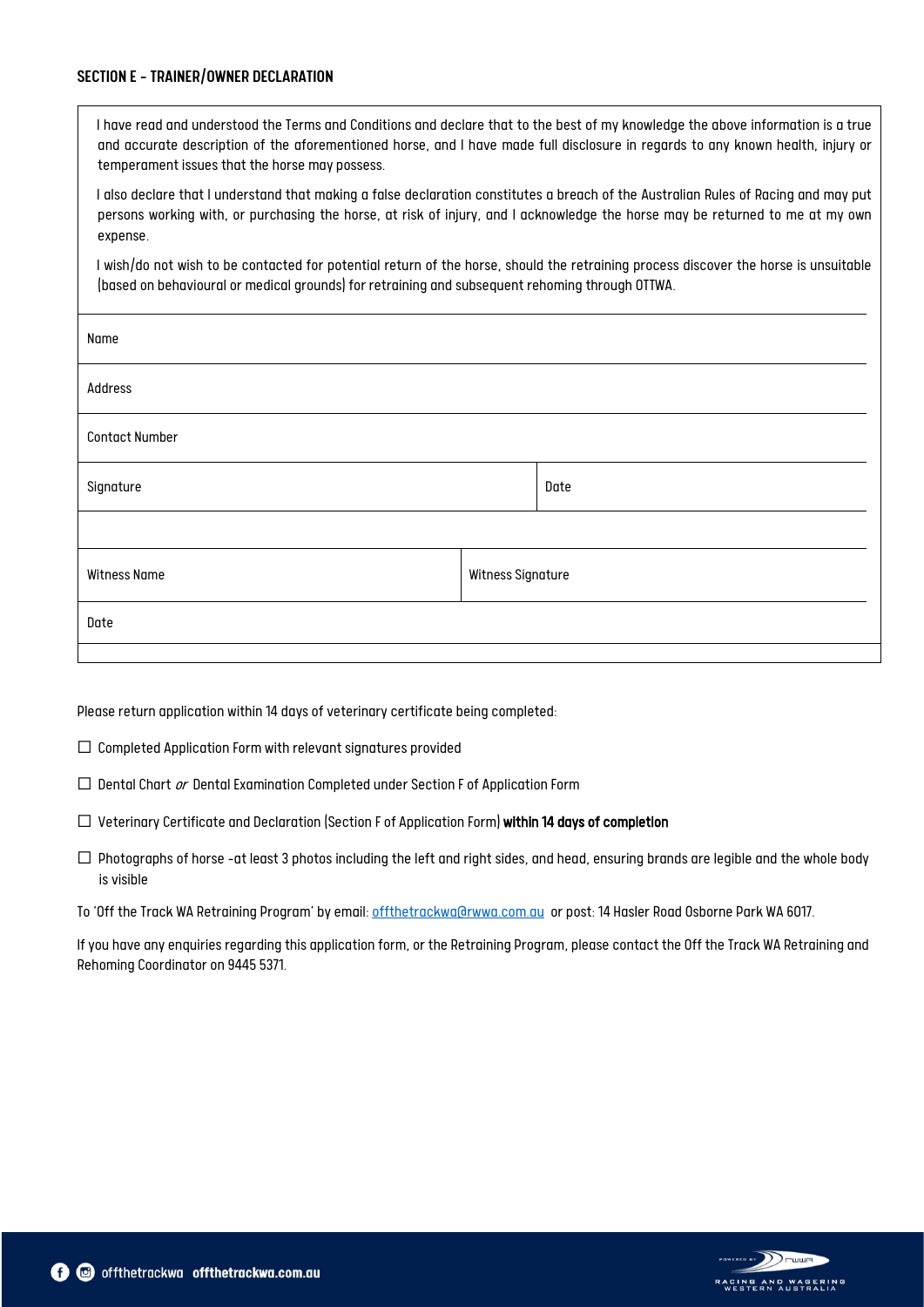# SECTION F - VETERINARY CERTIFICATE AND DECLARATION -To be completed by registered Equine Veterinarian.

Please note incomplete veterinary certificate and declaration forms will not be accepted.

| Registered Name<br>Sire/Dam if unnamed |     |     |                    |  |
|----------------------------------------|-----|-----|--------------------|--|
| Stable Name                            |     |     |                    |  |
| Brands (if TB)                         | NS: | OS: | Neck Brand (if SB) |  |
| Microchip (if present)                 |     |     |                    |  |

| Please indicate if abnormalities have been detected on examination of each item, where relevant.<br>If yes, please provide information in general comments. |                   |                                                                                |                   |  |  |
|-------------------------------------------------------------------------------------------------------------------------------------------------------------|-------------------|--------------------------------------------------------------------------------|-------------------|--|--|
| <b>SKIN AND HAIR COAT</b>                                                                                                                                   |                   | <b>PULMONARY</b>                                                               |                   |  |  |
| Skin                                                                                                                                                        | $\Box N$ $\Box Y$ | Auscultation                                                                   | $\Box N$ $\Box Y$ |  |  |
| <b>Hair Coat</b>                                                                                                                                            | $\Box N$ $\Box Y$ | Respiration                                                                    | $\Box N$ $\Box Y$ |  |  |
| <b>EYES</b>                                                                                                                                                 |                   | <b>DIGESTIVE</b>                                                               |                   |  |  |
| Reflexes                                                                                                                                                    | $\Box N$ $\Box Y$ | Auscultation                                                                   | $\Box N$ $\Box Y$ |  |  |
| Eyelids                                                                                                                                                     | $\Box N$ $\Box Y$ | Faeces                                                                         | $\Box N$ $\Box Y$ |  |  |
| Conjunctiva                                                                                                                                                 | $\Box N$ $\Box Y$ | <b>NERVOUS SYSTEM</b>                                                          |                   |  |  |
| <b>Third Eyelids</b>                                                                                                                                        | $\Box N$ $\Box Y$ | Cranial nerves                                                                 | $\Box N$ $\Box Y$ |  |  |
| Cornea                                                                                                                                                      | $\Box N$ $\Box Y$ | Distal limb sensation                                                          | $\Box N$ $\Box Y$ |  |  |
| Ophthalmoscope exam                                                                                                                                         | $\Box N$ $\Box Y$ | Ataxia                                                                         | $\Box N$ $\Box Y$ |  |  |
| Nasolacrimal                                                                                                                                                | $\Box N$ $\Box Y$ | MUSKULOSKELETAL                                                                |                   |  |  |
| <b>MOUTH</b>                                                                                                                                                |                   | Near Fore                                                                      | $\Box N$ $\Box Y$ |  |  |
| Lips                                                                                                                                                        | $\Box N$ $\Box Y$ | Off Fore                                                                       | $\Box N$ $\Box Y$ |  |  |
| Tongue                                                                                                                                                      | $\Box N$ $\Box Y$ | Near Hind                                                                      | $\Box N$ $\Box Y$ |  |  |
| Teeth                                                                                                                                                       | $\Box N$ $\Box Y$ | Off Hind                                                                       | $\Box N$ $\Box Y$ |  |  |
| Gums                                                                                                                                                        | $\Box N$ $\Box Y$ | Neck and Back                                                                  | $\Box N$ $\Box Y$ |  |  |
| Bite                                                                                                                                                        | $\Box N$ $\Box Y$ | <b>Muscle Mass</b>                                                             | $\Box N$ $\Box Y$ |  |  |
| <b>NASAL AND PARANASAL</b>                                                                                                                                  |                   | <b>EXTERNAL GENITALIA</b>                                                      |                   |  |  |
| Symmetry                                                                                                                                                    | $\Box N$ $\Box Y$ |                                                                                | $\Box N$ $\Box Y$ |  |  |
| <b>Air Flow</b>                                                                                                                                             | $\Box N$ $\Box Y$ | <b>DENTAL EXAMINATION (WITH GAG)</b>                                           |                   |  |  |
| <b>Mucous Membranes</b>                                                                                                                                     | $\Box N$ $\Box Y$ | Only required if horse has not been assessed by a qualified equine<br>dentist. |                   |  |  |
| Exudate                                                                                                                                                     | $\Box N$ $\Box Y$ |                                                                                | $\Box N$ $\Box Y$ |  |  |
| Percussion                                                                                                                                                  | $\Box N$ $\Box Y$ |                                                                                |                   |  |  |
| <b>LARYNX AND TRACHEA</b>                                                                                                                                   |                   |                                                                                |                   |  |  |
| Palpation                                                                                                                                                   | $\Box N$ $\Box Y$ |                                                                                |                   |  |  |
| Auscultation                                                                                                                                                | $\Box N$ $\Box Y$ |                                                                                |                   |  |  |
| CARDIOVASCULAR                                                                                                                                              |                   |                                                                                |                   |  |  |
| Auscultation                                                                                                                                                | $\Box N$ $\Box Y$ |                                                                                |                   |  |  |
| Pulse                                                                                                                                                       | $\Box N$ $\Box Y$ |                                                                                |                   |  |  |